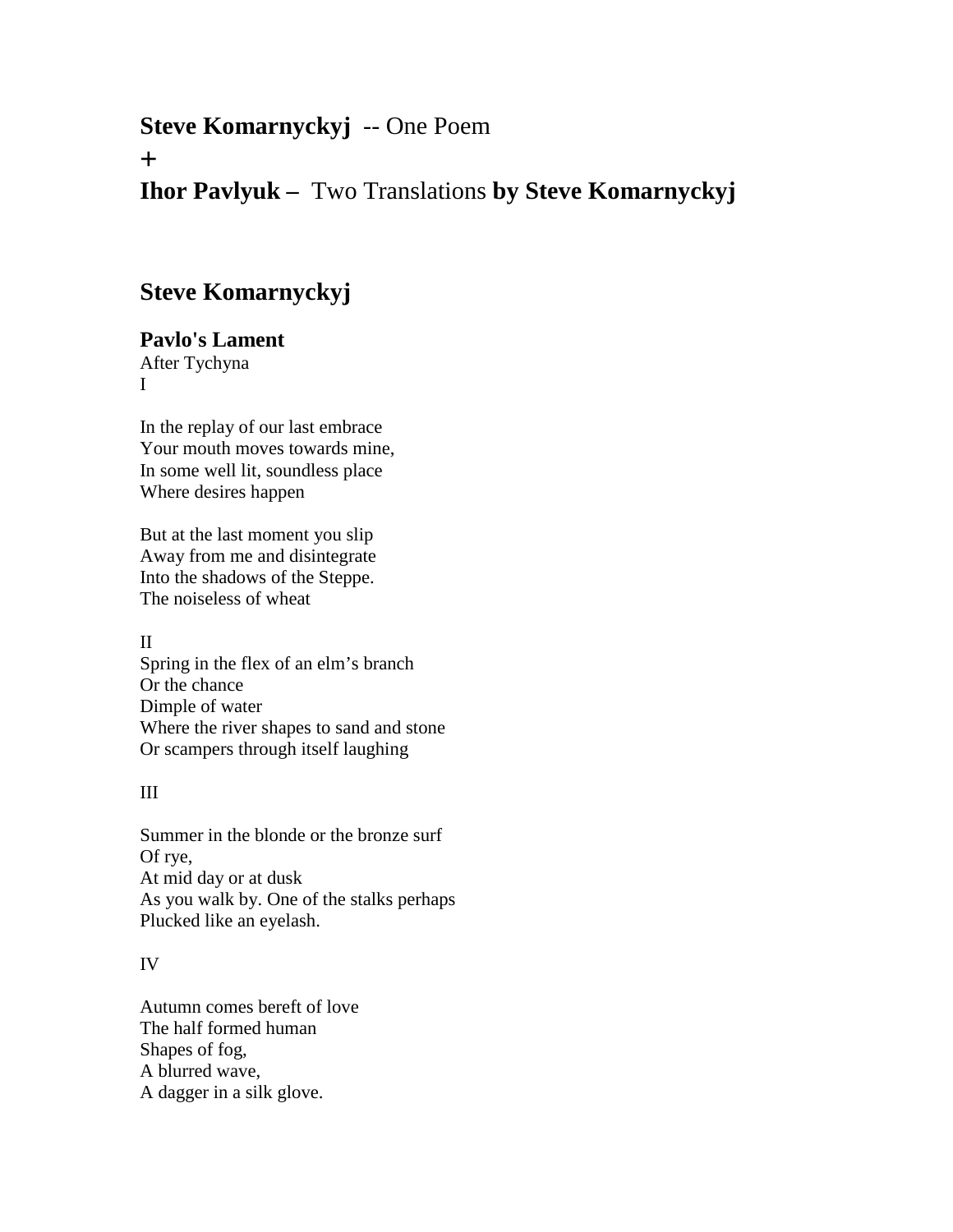V

Snowflakes partner and dance Into a kind of death, While the wind laments them With its almost human breath.

Too supple to hold, You elude me, leaving my arms Empty and cold. Soft feathers on my face, With a touch difficult as love or chance.

All our voices lost In a huge silence.

## **Two Poems by Ihor Pavlyuk, translated from the Ukrainian by Steve Komarnyckyj**

### **НІЧНІ ДОРОГИ**

У нічних поїздах я проводжу вже ночі шість років. В мене є своє місце у них: 45, бокове. З нього зорі сміються з обличчями ветхих пророків І ногами вперед спить і їде кудись все живе.

Поряд хтось і не спить. Сконцентровані запахи, звуки. Тут чи доля, чи випадок різних з'єднали людей. Бо вагон – як маленька планета з бабами, батьками, онуками... І не кажуть, що їде, а кажуть, що поїзд іде.

Сповідається хтось незнайомим своїм покупейникам. У вагоні вогонь, як церковна лампадка, мокрить. І житейська дорога здається нам білими рейками Перед пляшкою віскі і зоряним блиском ікри.

...У нічних літаках, кораблях все подібно. Лиш вийти складніше, Коли волі захочеться більше, ніж болю доріг. Нам здається, що їдем кудись, доки... доки тут ніч ще, Доки люде і збоку і знизу, а зорі – вгорі.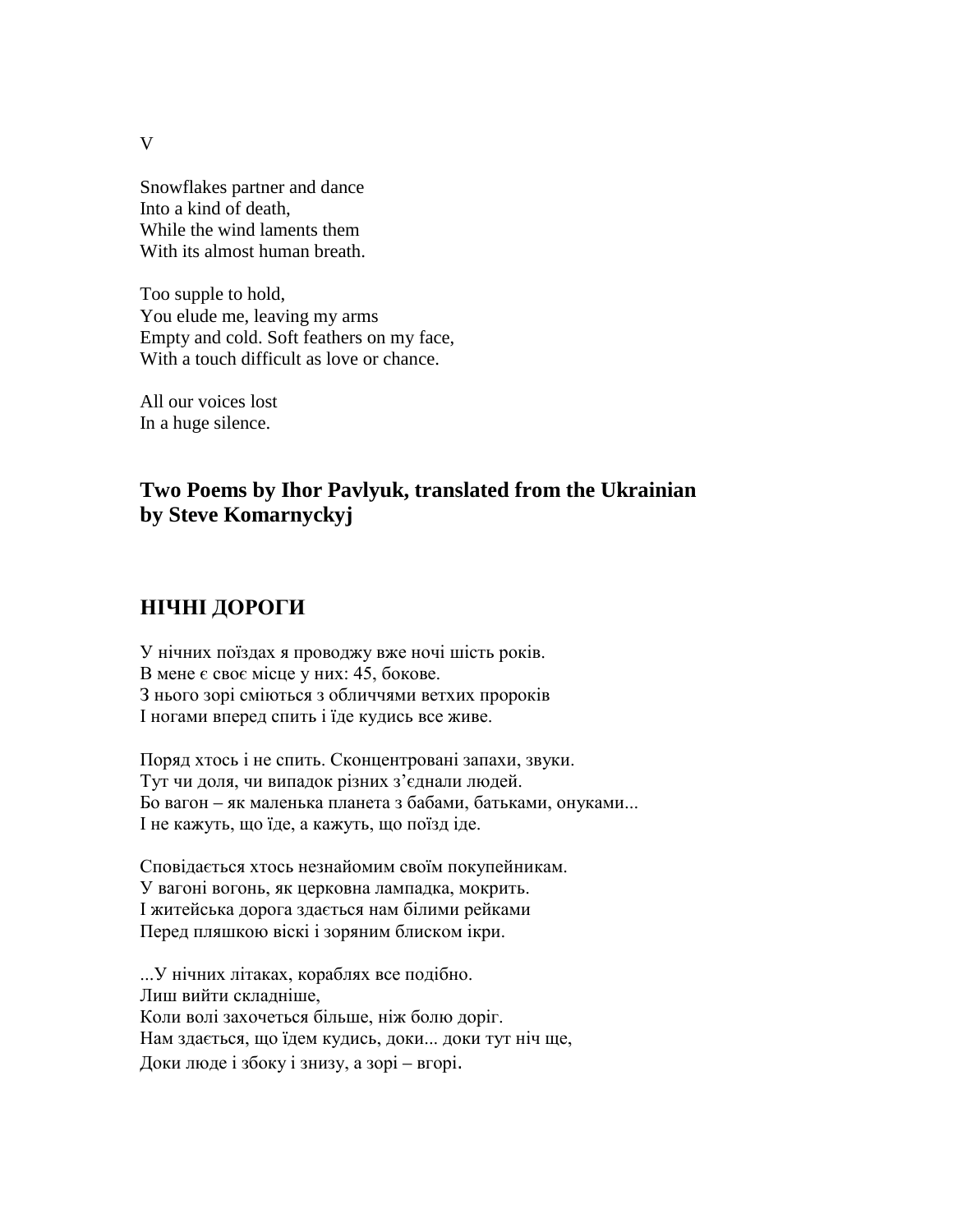### **Overnight Trains**

I have spent six years of my life on the overnight train I even have my own place, 45, by the aisle, The window where the stars, the faces of derelict prophets, shine. My are legs laid in front of me as I just listen for a while.

Someone rustles nearby. Concentrated echoes and scents, The half light where we are a coincidence. The wagon a microcosm of children grandmothers, parents. We do not say we go, but say it is the trains

That go... someone confesses their sins to a stranger The light blurred with moisture, a candle seen Through the window of a church in the rain, a flicker On the path of our life, simply steel rails, drawing

Together never to meet, the flask of whisky The wheels scraping sparks... In night planes, ships, all is the same Except it is harder to exit, When the will desires more than the agony of journeys

And, it seems, we travel until the night comes, While there are people around and below And stars as always Above through the window.

### **Медитація**

Цвинтарна тиша. Сум лебединий. І яструбина ніч. Крона… корона… Корінь-людина… В жовтому шумі свіч.

Муза жагуча – Що із жагою Навіть грошить, грішить… Що ж ти, життя, Мою душу гоїш, Допоки тіло спить?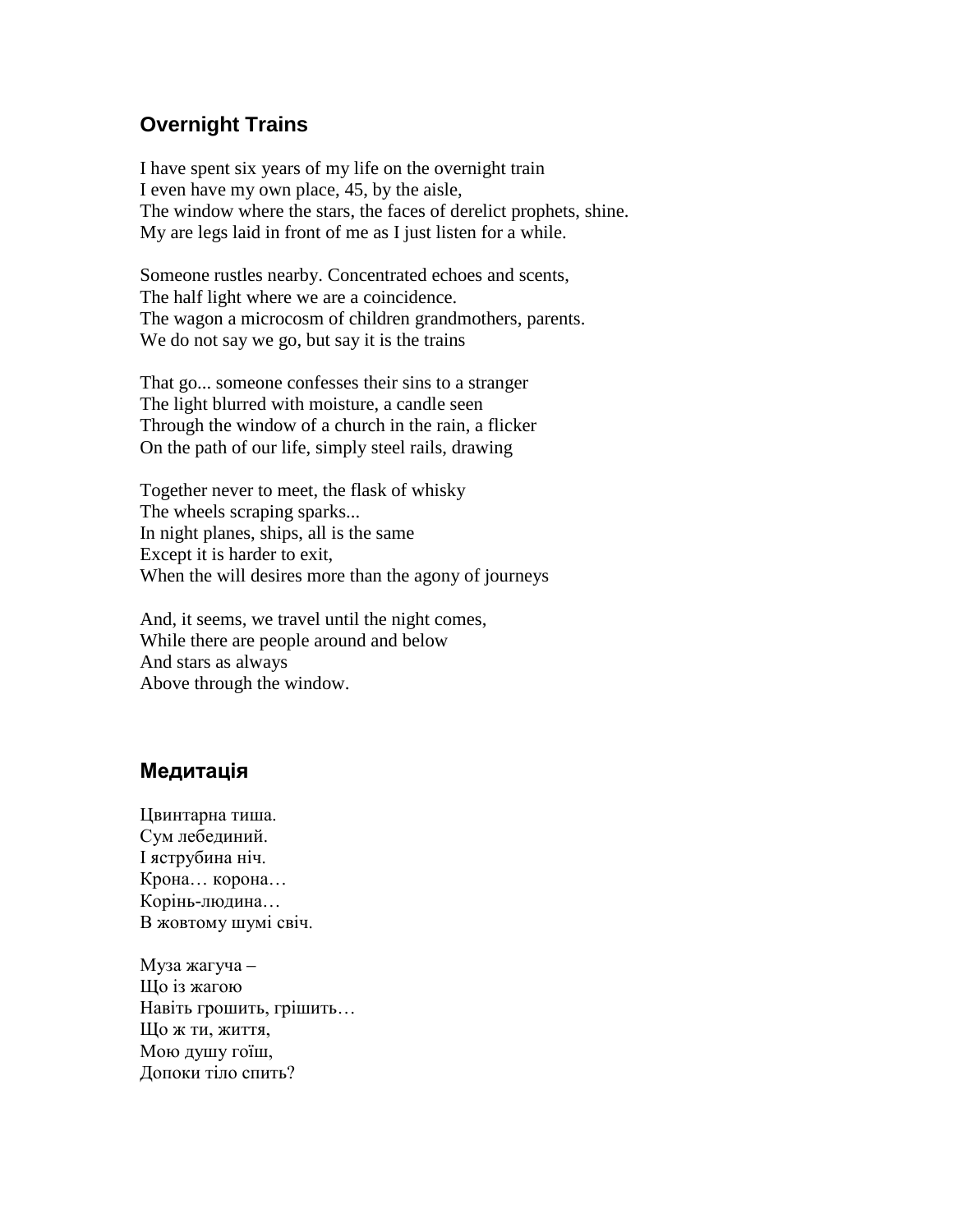Генів моїх шабленята вперті Гостряться об сльозу. Я вільний жити І вільний вмерти. А ще Я хочу на Суд.

А так… у світі Все уже звідав: І славу, й любов, і цвіт… Добре було б – Якби мама Звідтам Прийшла… Чи хоч передала привіт…

А так – то прірва… Діти тішать… Коней люблю, ріку. Вірш, наче лист із калини, Вирву – І залишу на піску.

Цукор чи сіль У моїй клепсидрі – Все ж все одно скипить. Цвинтарна тиша. Смертонька хитра. Вічність – то мить.

Все я любив, Цілував і постив.

Світу мені не жаль.

Ну і коли вже? Коли вже в Гості За голубу емаль?..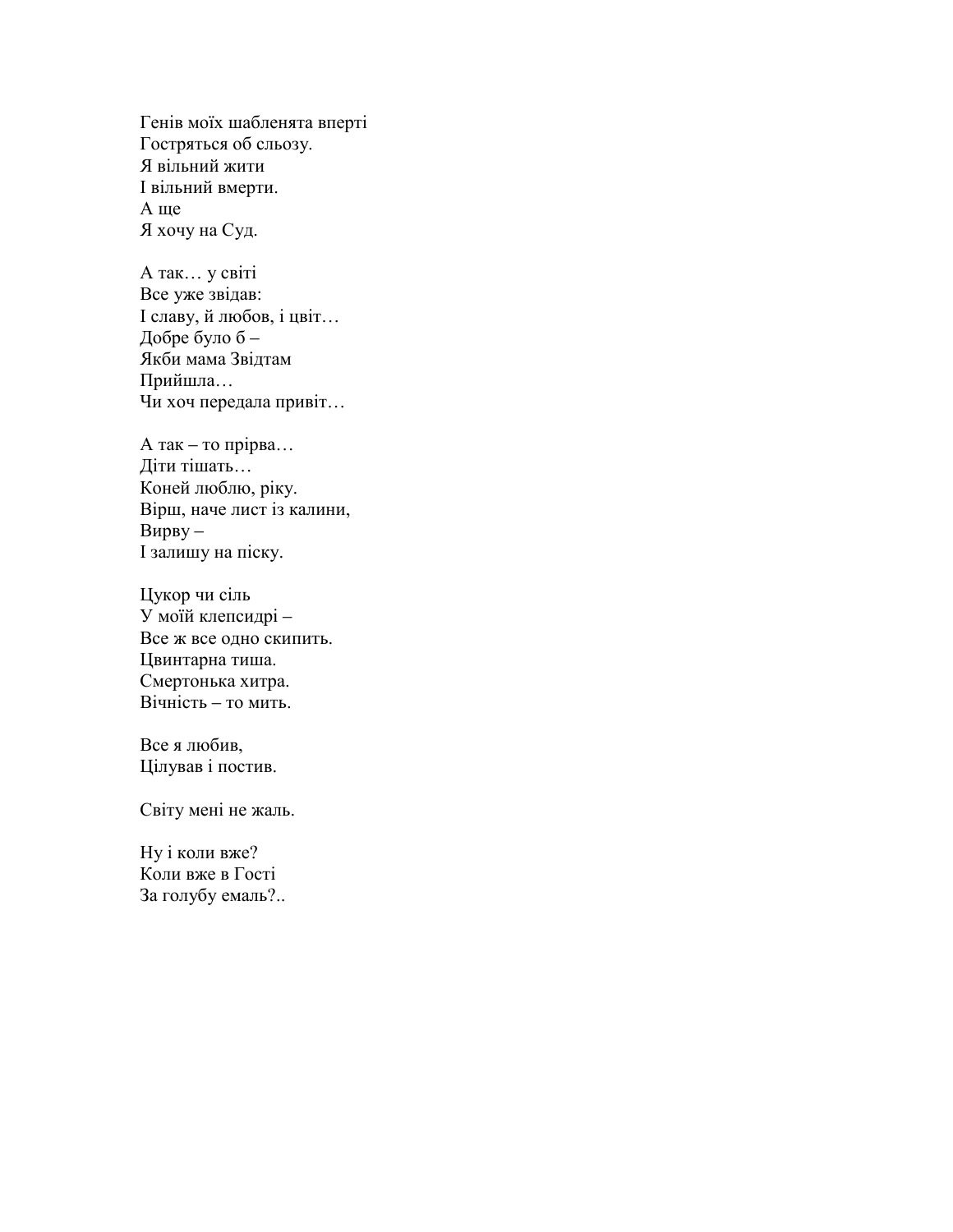#### **Meditation**

The silence of the cemetery, Sorrow soft as swan's down, night The shadow of a hawk, A crown, the crown, The human root in the jaundiced Whisper of a candle.

My passionate muse, But what will come of passion Even if it sins and sins... And you, life, Do you heal my spirit While my body sleeps?

So my sword like edges Are honed with tears, I live and die By my own volition And yet I desire judgement.

Everything In the world, Everything has been acquired, Glory, love, ripeness... It would be good If mother would come and greet us,

And so… an intermission, The delight of children, I love horses, the river, Verse like a cranberry leaf, I tear off and leave In the sand.

Sugar or salt In the waters of my Clepsydra... Either way The silence of the cemetery Seethes Soundlessly. This sly, sweet death... Eternity is just a wing beat.